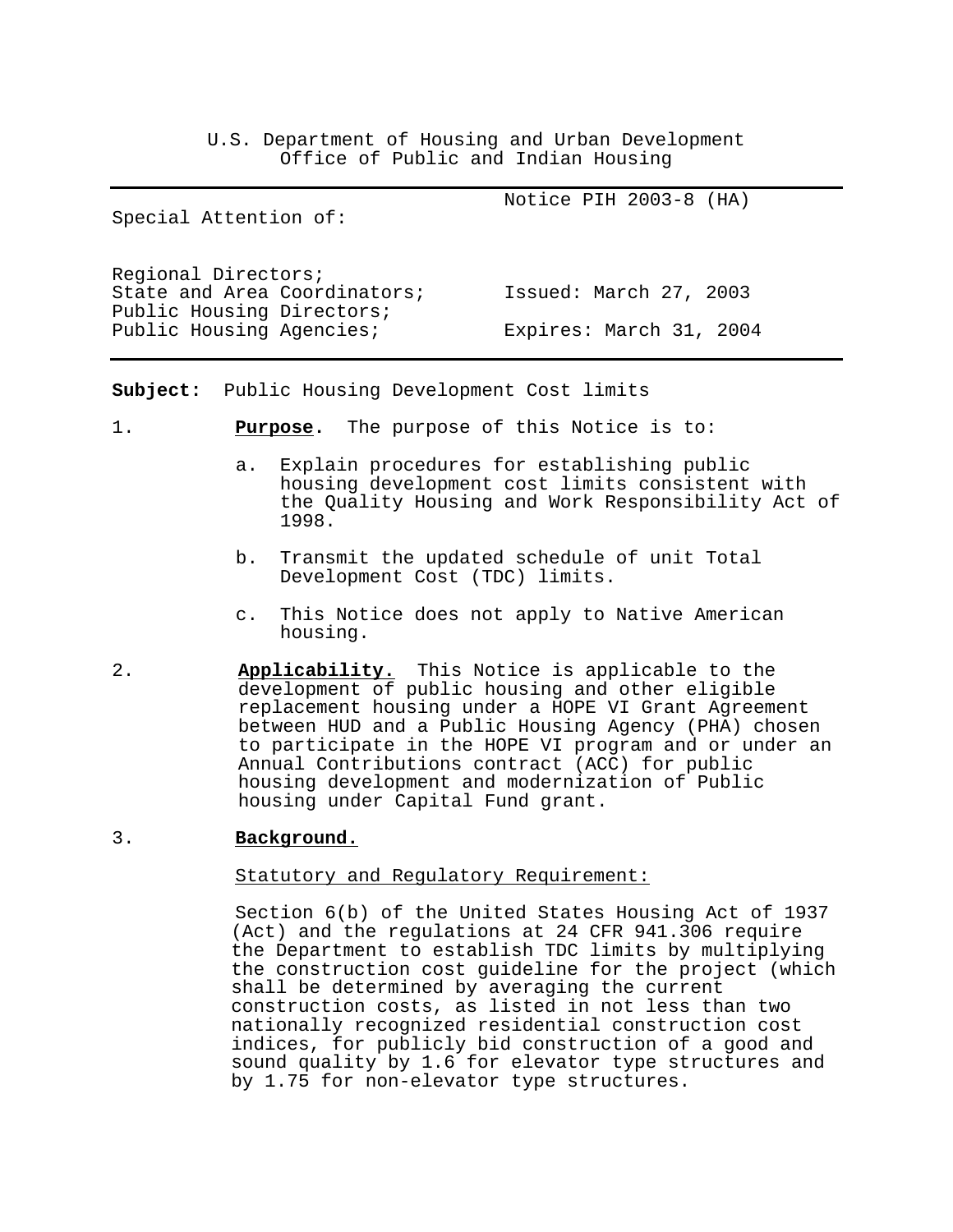### Housing Indices

 In order to establish cost guidelines consistent with Section 6(b) (2) of the Act, the department has used R.S. Means "average" and Marshall and Swift "good" indices to establish TDC.

# Purpose of TDC Policy and Cost Allocations:

 As explained in the Notice PIH 2001-22 the Department has established this policy with respect to statutory TDC requirements. The TDC and cost allocations policy enables the Department to identify the actual costs associated with the different aspects of the entire development program –- (1) the costs and funds allocated to construct the dwelling units, (2) the costs and funds allocated to renewal of the community including soft costs and (3) the costs and funds allocated to provide services to the residents.

### 4. **Total Development Cost limit Policy.**

Construction Indices: As indicated above, the statutory TDC is determined by multiplying the per unit construction cost guideline for a project (that is determined by averaging the current construction costs as listed in two nationally recognized construction indices for publicly bid construction of good and sound quality for specific unit sizes and structure types) by 1.6 for elevator buildings and 1.75 for non-elevator construction by unit size and then adding the resulting amounts for all the units in the development. This calculation determines the maximum amount of public housing capital funding that may be used to pay for the costs of development of a public housing project. In this Notice, HUD has used R.S. Means "average" and Marshall and Swift "good" housing indices to establish the TDC.

 TDC Limits on Public Housing Funds Only: The TDC limit, as determined above, applies to the costs of developing public housing that may be paid from Public Housing funds. The term "Public Housing funds" is defined to include Capital funds, public housing development funds, Major Reconstruction of Obsolete Projects funds, HOPE VI funds, and operating funds. In order to determine whether a public housing project satisfies the TDC limit, HUD will consider all HUDapproved costs for planning, administration, site acquisition, relocation, demolition, site remediation, site development (except as noted below), the dwelling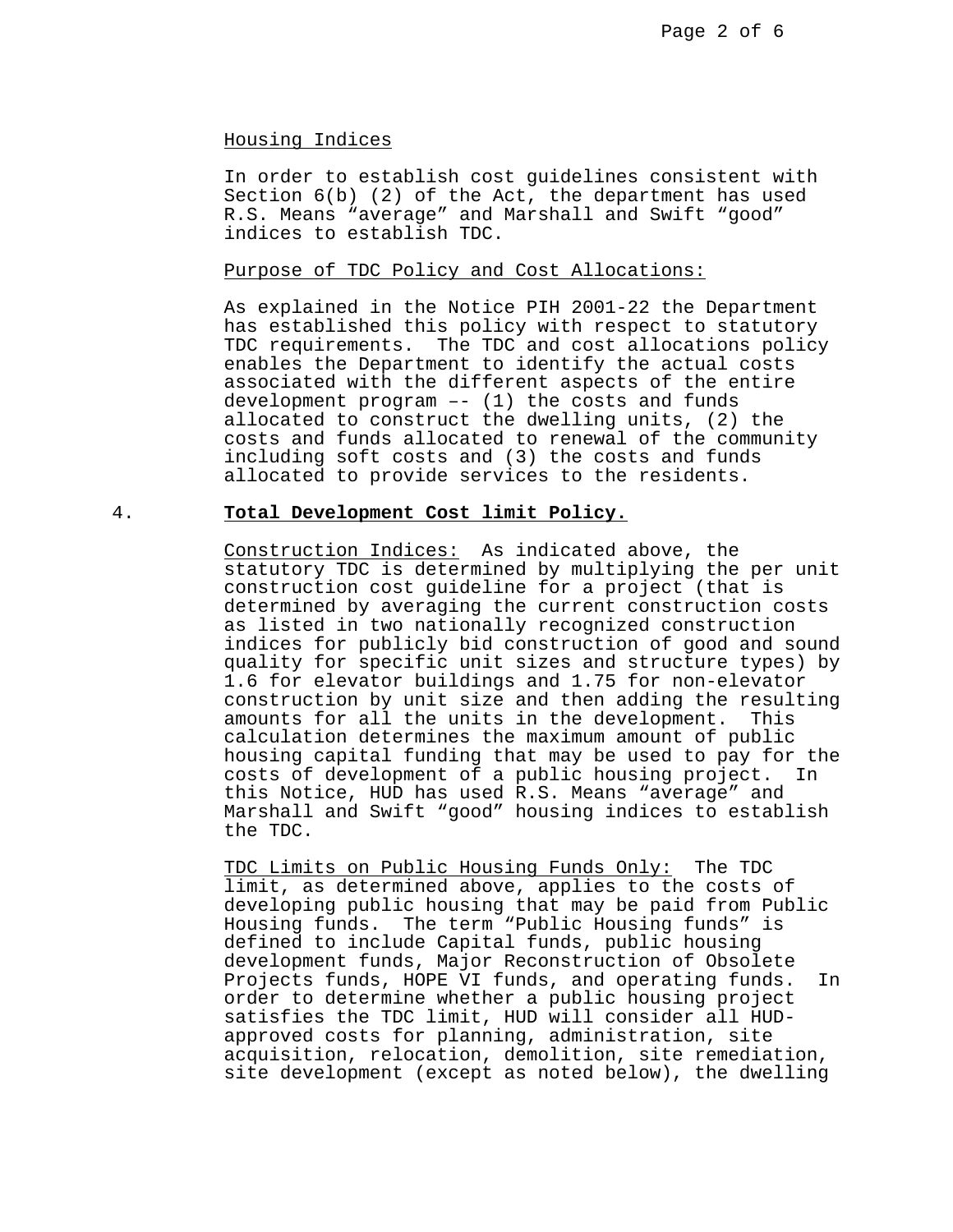unit hard costs, including construction and equipment, interest and carrying charges, builder's overhead and profit, on-site streets and utilities from the street, off-site facilities including community buildings, finish landscaping, a contingency allowance, insurance premiums and any initial operating deficit. This calculation will also include costs attributable to Davis-Bacon wage rates, as applicable.

 Demolition, Remediation of environmental hazards, and Extraordinary Site Costs: HUD has determined that these costs, in some cases, associated with existing public housing properties, are not development related costs since they are incurred by the PHA whether or not the site of the demolished public housing project is being redeveloped for public housing. Therefore, the TDC calculation will include the costs of demolition and remediation of environmental hazards, as approved by HUD, prorated with respect to the number of units being developed on the site. For example, if a PHA is demolishing a 300 unit public housing project and putting only 100 new public housing units back on site, only one-third of the costs of demolition and site remediation will be included as part of the public housing development costs to be compared with the TDC limit. Typical site costs will be included within the TDC. The Department will exclude extraordinary site costs from the TDC calculation for HOPE VI grant purposes. Examples of such costs include, but are not limited to, removal or replacement of extensive underground utility systems, extensive rock and/or soil removal and replacement, construction of extensive street and other public improvements, dealing with unusual site conditions such as slopes, terraces, water catchments, lakes etc., and dealing with flood plain and other environmentally corrective issues. The site remediation and extraordinary site costs must be verified by an independent certified engineer, and approved by HUD.

 No Exceptions: Although the Statute authorizes the Secretary to approve a higher TDC for a project, the Department will grant **no exceptions** to the TDC limit for any projects funded from Public Housing funds awarded from Fiscal Year (FY) 1997 forward. This includes any FY 1997 funds awarded under the HOPE VI NOFA, and modernization funds provided to the PHA in FY 1997 and prior years which were subsequently approved for conversion to development purposes. HOPE VI grantees will be able to request a TDC exception for public housing and HOPE VI funds awarded in FY 1996 and prior years. No exception to the housing construction cost (HCC) limits discussed in paragraph 5 below will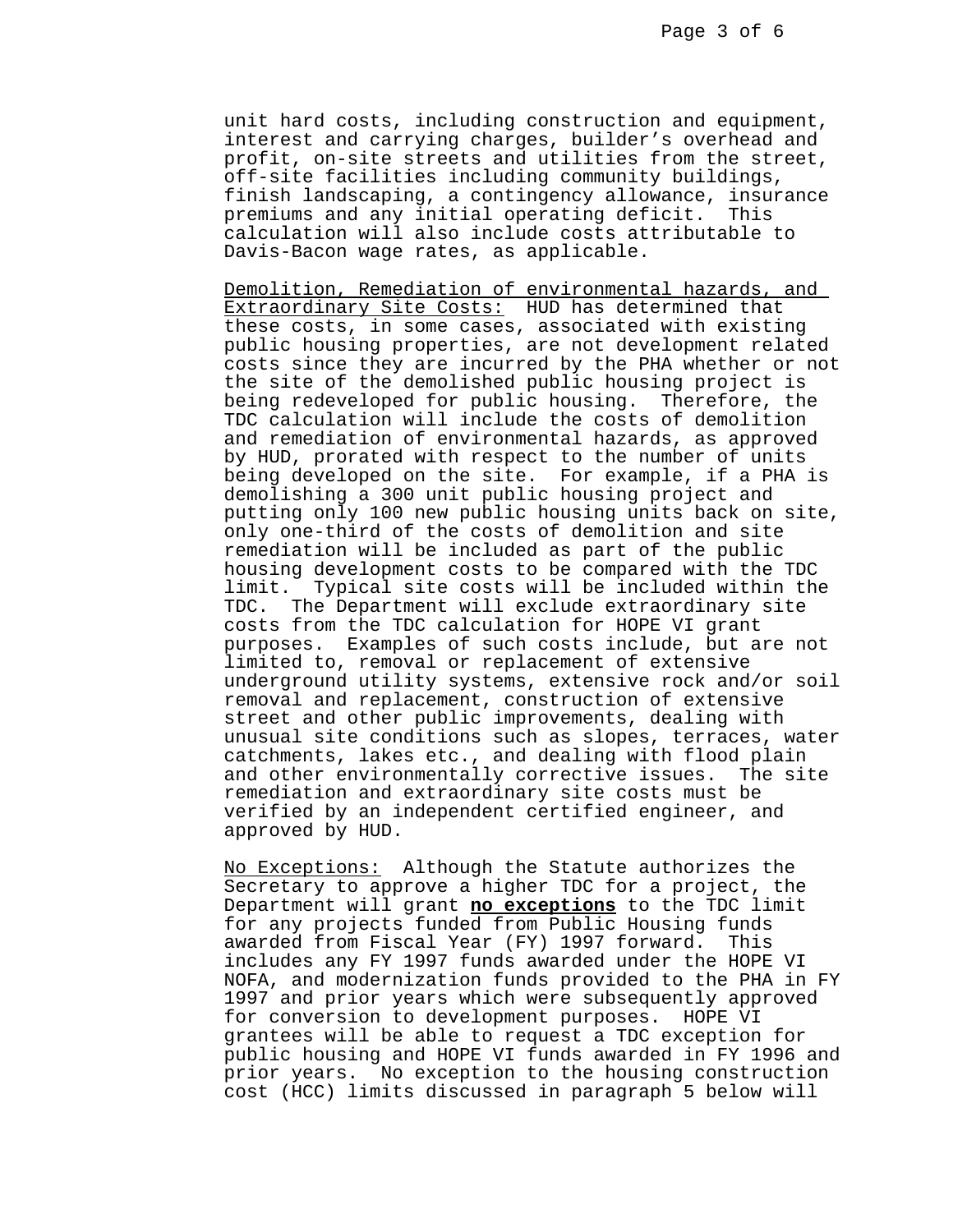be granted. For any public housing development project in which a PHA is combining Public Housing funds from different years, the TDC and other costs requirements applicable to the funding most recently provided to the PHA will govern. For purposes of this Notice, in addition to public housing development, HUD will apply the TDC limit and the funds allocation assessment set out below to the development of any replacement housing using public housing funds, e.g., eligible homeownership replacement housing.

 Modernization of Existing units: The TDC limit of Public Housing funds for modernization of existing public housing units will be ninety (90) percent of the TDC for the development of new units. Also, the HCC limit (described below) is not applicable to the modernization of existing units.

 Acquisition of Existing units or newly built units: In the case of acquisition of existing units the HCC limit does not apply and the TDC includes the cost of acquisition and the cost of any renovations to the acquired units.

#### **5. Project Fund Allocation Categories.**

 For the purposes of HUD's project funds allocation assessment, HUD must review and approve all funds going into the development of the public housing project with respect to three distinct categories: Housing construction, Community Renewal, and Community and Supportive Services. All costs, except for excess demolition and remediation environmental hazards and extraordinary site costs, related to the Housing and Community Renewal, which are to be paid out of Public Housing funds must be within the TDC limit. Within the TDC limit, the PHA can determine the Public Housing funds allocation for Housing costs and the Public Housing funds allocation for Community Renewal costs; provided that the amount of funds allocated for Housing cannot exceed the HCC limit described below. The allocation of funds for Community and Supportive Services for HOPE VI projects is outside of the TDC calculation, but HUD is capping the amount that a PHA can pay for Community and Supportive Services from any Public Housing funds at fifteen (15) percent of the HOPE VI grant.

**Housing Construction Cost Limit -** Public Housing funds are capped by the average of the two indices, as described above, prior to the application of the multiplier for housing construction costs. In determining whether housing costs are within this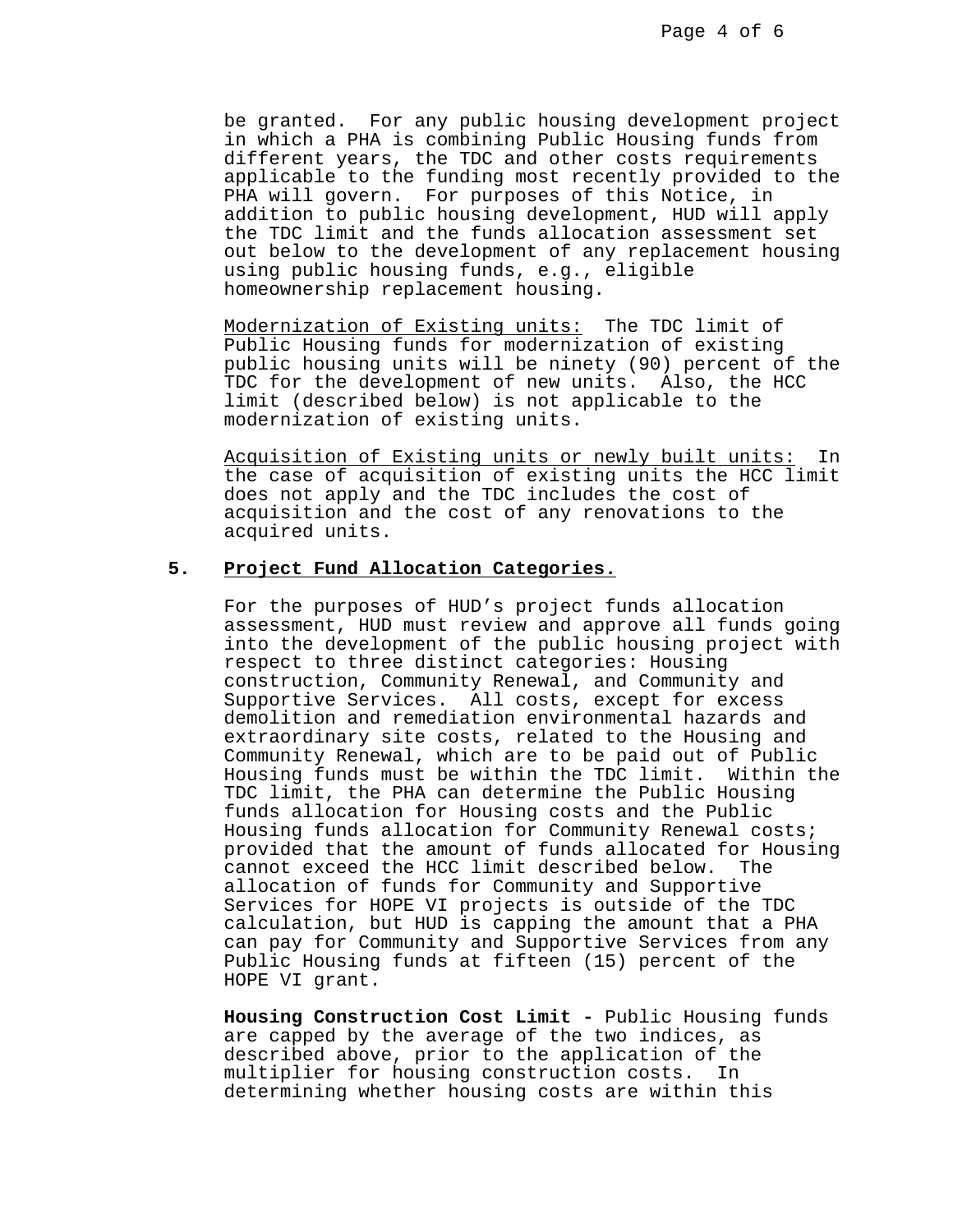limit, HUD will consider housing unit hard costs; builder's overhead and profit; utilities from the street; finish landscaping; including Davis-Bacon wage rates, as applicable. A PHA may exceed the HCC limit, as described above, using non-Public Housing funds, such as CDBG funds, HOME funds, low-income housing tax credits, private donations, and private financing.

**Community Renewal -** The funds allocated for Community Renewal, including the pro-rated costs for demolition and site remediation as discussed above, are the balance of funds remaining within the TDC limit after the allocation of housing costs is subtracted from the TDC limit. While there is no separate cap on the project funds allocated for Community Renewal costs, the Public Housing funds allocated for Community Renewal plus Public Housing funds allocated for housing purposes must be within the TDC limit.

A PHA may exceed the TDC limit with non-Public Housing funds, i.e., a community may provide CDBG or other HUD funds eligible for use for such purposes, and/or non-HUD funds for eligible costs.

 HUD Reform Act's subsidy layering requirements are applicable to all PHA development projects. In addition, any costs above TDC paid from other sources for project improvements and/or amenities cannot result in substantially increased operating and maintenance costs, or other increased costs to be covered by the PHA.

**Community and Supportive Services Funds Allocation Limit -** While not related to the TDC calculation, the department has determined it will limit the amount of any Public Housing funds that a PHA may use for community and supportive services programs to 15 percent of its HOPE VI grant. Such funds are to provide community and supportive services both to current residents who will reside in the redeveloped housing, new residents, and residents who are provided Section 8 certificates and vouchers as replacement housing.

 All Community and Supportive Services shall be performed based with quantifiable results and sustainability after expenditure of HOPE VI funds.

 $\frac{1}{\sqrt{2\pi}}$  ,  $\frac{1}{\sqrt{2\pi}}$  ,  $\frac{1}{\sqrt{2\pi}}$  ,  $\frac{1}{\sqrt{2\pi}}$  ,  $\frac{1}{\sqrt{2\pi}}$  ,  $\frac{1}{\sqrt{2\pi}}$  ,  $\frac{1}{\sqrt{2\pi}}$  ,  $\frac{1}{\sqrt{2\pi}}$  ,  $\frac{1}{\sqrt{2\pi}}$  ,  $\frac{1}{\sqrt{2\pi}}$  ,  $\frac{1}{\sqrt{2\pi}}$  ,  $\frac{1}{\sqrt{2\pi}}$  ,  $\frac{1}{\sqrt{2\pi}}$  ,

/s/ Michael Liu

 Assistant Secretary for Public and Indian Housing